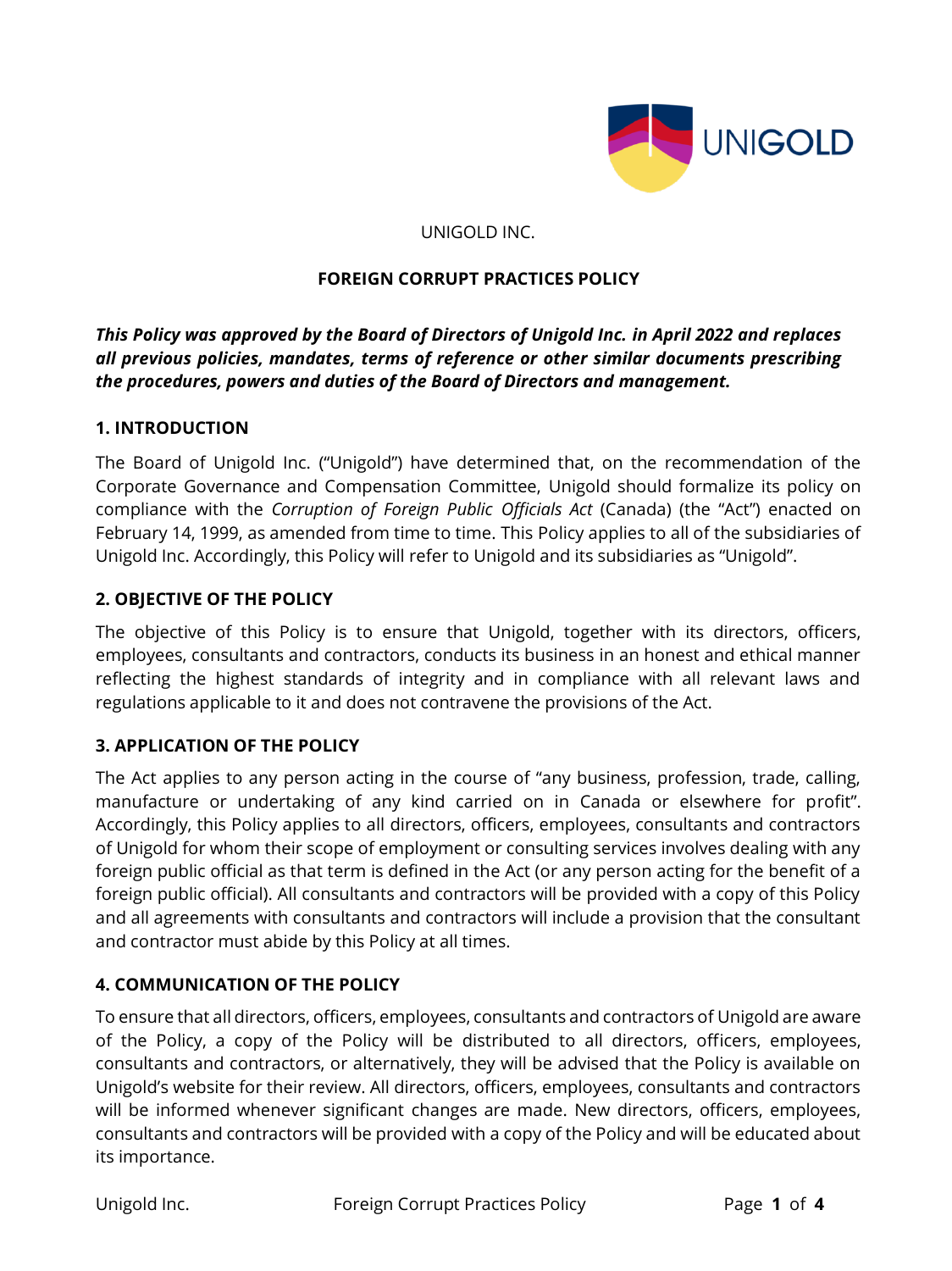All directors, officers, employees, contractors and consultants of Unigold, in discharging their duties, will comply with the laws, rules and regulations of the location in which Unigold is performing business activities, and in particular with respect to foreign corrupt practices laws, rules and regulations. Where uncertainty or ambiguity exists, competent legal advice must be obtained.

# **6. ANNUAL CERTIFICATION**

All directors and officers of Unigold, together with any employees, contractors and consultants determined by the Board, will provide an annual certification of compliance with this Policy in the form attached to this Policy.

The Chief Executive Officer of Unigold will be responsible for ensuring that all annual certifications are obtained on or before the end of the first fiscal quarter of each year for all directors, officers, employees, consultants and contractors and for providing written confirmation to the Board that such certifications have been obtained and summarizing the results thereof.

# **7. PREVENTION OF IMPROPER PAYMENTS**

All directors, officers, employees, consultants and contractors of Unigold will adhere to Unigold's commitment to conduct its business in an honest and ethical manner reflecting the highest standards of integrity and in compliance with all relevant laws and regulations applicable to it. Accordingly, Unigold and its directors, officers, employees, consultants or contractors will not,

a. **Bribes:** directly or indirectly, offer or give, or agree to offer or give, a bribe (and any demands for a bribe will be rejected) or pay or offer, or agree to pay or offer, anything of value (including, without limitation, a loan, reward, advantage or benefit of any kind) to a public official, political party, party official or political candidate in order to influence corruptly any act or omission by the official in connection with the performance of the official's duties or functions, or to induce the recipient to violate his lawful duty, or to induce the recipient to use his influence with a government, or agency of a country or a political subdivision thereof (a "Government Entity") to effect or influence any act or decision of such Government Entity to award new business or to continue business with a particular person, including a decision on the terms of that business, or encouraging another person to make any such decision;

b. **Kickbacks:** kickback any portion of a contract payment to employees of another contracting party or utilize other techniques, such as subcontracts, purchase orders or consulting agreements, to channel payment to public officials, to employees of another contracting party, their relatives or business associates;

- c. **Extortion:** directly or indirectly demand or accept a bribe;
- d. **Facilitation Payments:** make any facilitation payment;

2.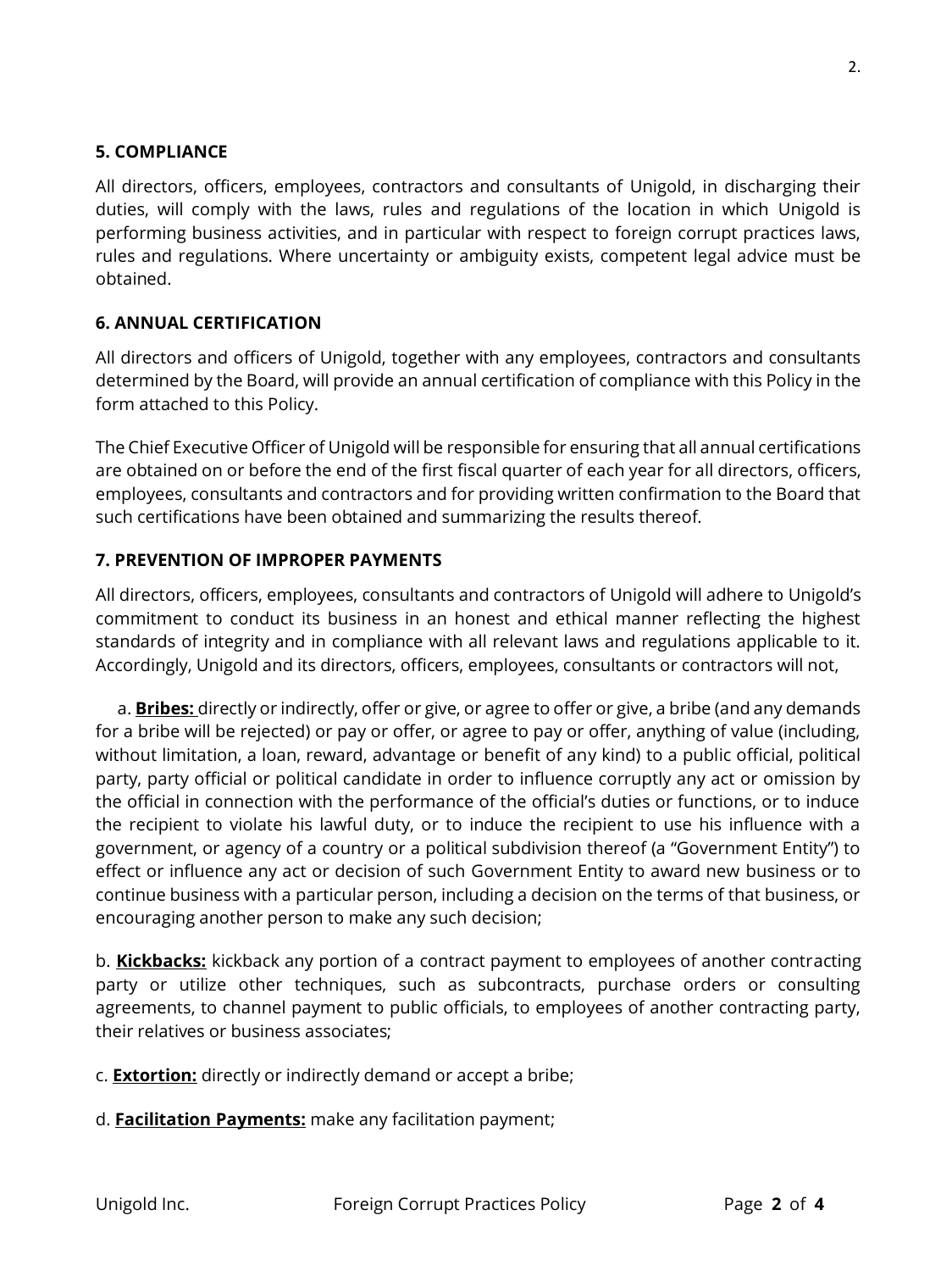e. **Political Contributions:** make any contributions or provide any financial support to political parties or candidates on behalf of Unigold without prior approval of the Board. However, if the Board provides its approval, a political contribution may be made only if:

i. it is made in accordance with all applicable laws, and

ii. all requirements for public disclosure of such contributions will be fully complied with;

f. **Government Agents:** retain an agent to represent the business interests of Unigold in a particular country if such agent, or any of the agent's principals, staff, officers or key employees are government or public officials, political party officials, political candidates, persons related to the foregoing, or other persons who might assert illegal influence on Unigold's behalf. However, if the Chief Executive Officer deems it necessary, then such an agent may be retained in accordance with the following terms and conditions:

- i. the reputation, background and past performance of the agent will be properly researched and documented,
- ii. the agent will be retained pursuant to a written agreement specifically defining the agents duties, containing representations and warranties from the agent of the absence of the relationship set out above, providing for immediate termination in the event of an improper payment and requiring annual certification and the right of Unigold to audit expenses and invoices; or

g. **Employment of Public Officials:** employ any officer or employee of a government or any of its agencies or a government corporation, or any person acting in an official capacity for any such entity, including relatives of any such person, provided that, if the Chief Executive Officer deems it necessary or appropriate, such a person may be employed in accordance with the following terms and conditions:

- i. the employment is lawful in the country concerned,
- ii. the employment is not in contravention of the Act, and
- iii. the services to be rendered by the person do not conflict with the official government duties of the person.

# **8. MANAGEMENT RESPONSIBILITIES**

Management will be required to develop, implement, monitor and maintain a system of internal controls to facilitate compliance with this Policy, as well as to foster a culture of integrity and maintain high ethical standards throughout Unigold.

## **9. REPORTING VIOLATIONS**

Any officer or employee that becomes aware of actions which could constitute a violation of this